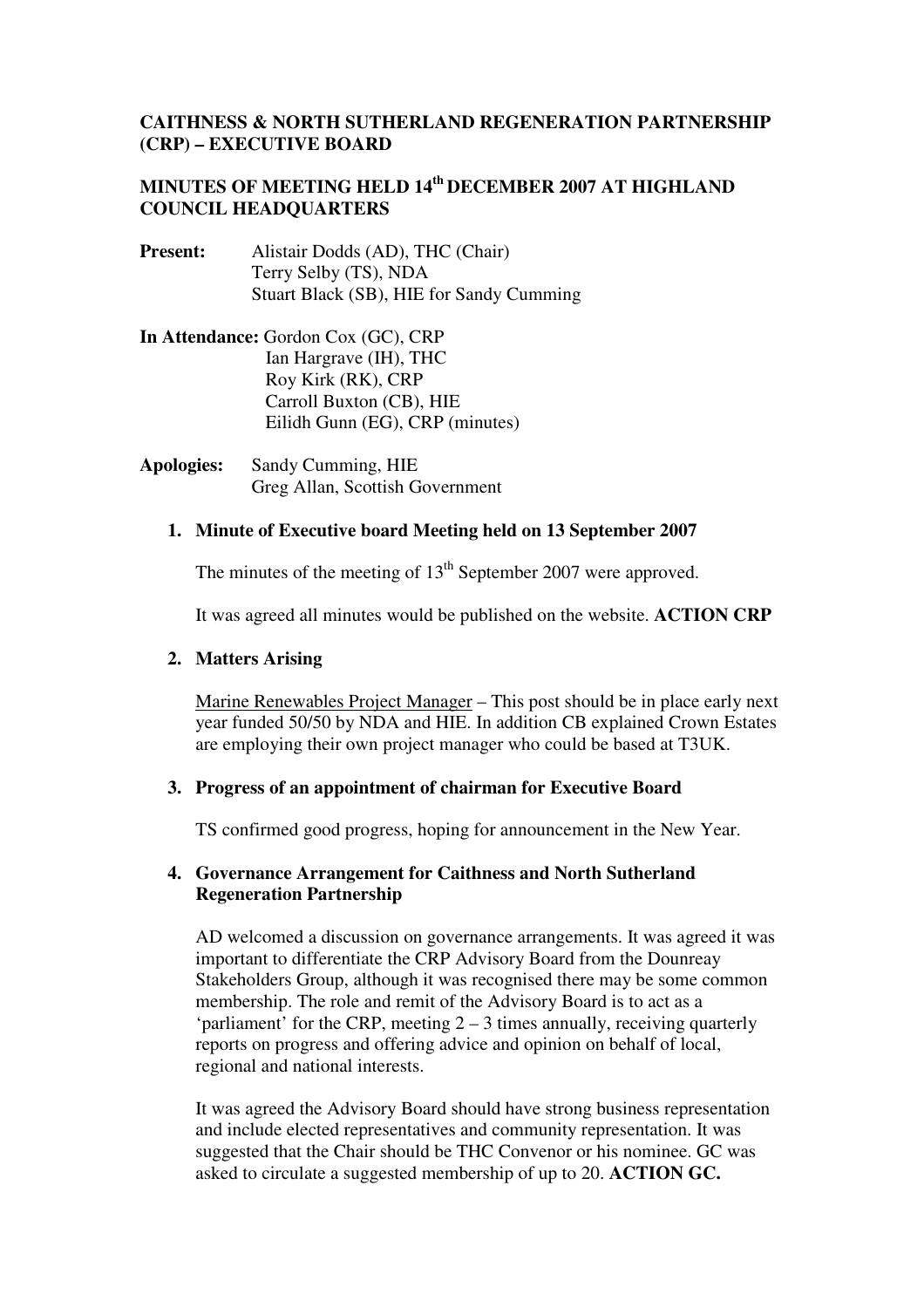The role and remit of the Executive Board was agreed as follows:-

- **Role and Remit:-** Strategic oversight accountable to the community for delivery of the strategy and subsequent Action Plan. Review and monitor programme resources. Meeting four times per annum. Agendas and Minutes to be published.
- **Membership:-** The Highland Council Chief Executive, HIE Chief Executive, NDA Dounreay Programme Director, Scottish Government Senior Official, independent Chair.
- **In attendance:-** CRP Programme Manager, HIE Area Director, THC Area Corporate Manager, HIE Director of Global Connections, CRP Inward Investment Executive, NDA senior officer, CRP Administrator.

# **5. A9 Berridale Braes**

AD tabled his letter requesting consideration be given to funding for improvements at Berridale from the Dounreay Decommissioning Fund. TS undertook to reply formally to AD but felt it would be unlikely that NDA could provide funds for trunk road infrastructure. The NDA may be able to provide funds towards an Economic Impact Study following on from the study being conducted by the Caithness Partnership and the Strategic review for A9 North which is due summer 2008 from Transport Scotland. **ACTION TS.**

## **6. Update from Programme Manager**

GC confirmed office accommodation now occupied at T3UK. The Action Plan has been drawn up taking on board comments from the conference, with indicative budget figures and potential milestones. This will be a working document to be updated regularly. Any items considered 'business as usual' for HIE Caithness and Sutherland have been shown with zero funds.

The board confirmed with GC that everything in the Strategy had been covered in the Action Plan, there were a few small amendments to be made and a suggestion to add a glossary of terms. GC will complete and release to press by Monday 17<sup>th</sup> December. **ACTION GC.** 

## **7. Update from inward Investment Executive**

RK detailed the 5 sectors he is building on: Energy; Tourism; Engineering; Service and Food & Drink. Currently there are 3 ongoing projects in Service, 1 in Tourism, 2 in Marine Energy and 1 in Engineering.

It is hoped to have some positive announcements early in 2008.

## **8. 2008 Caithness Conference**